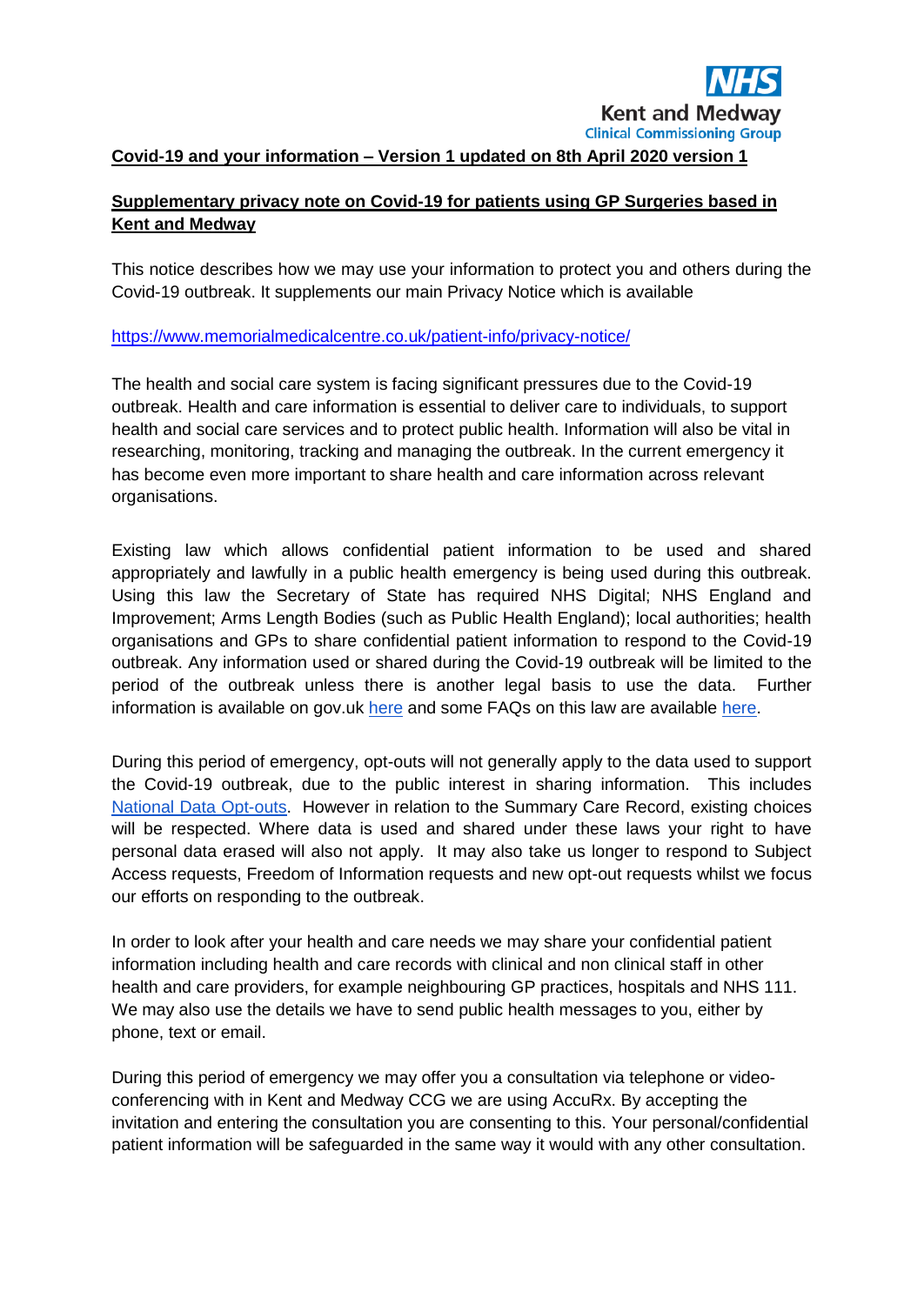

We will also be required to share personal/confidential patient information with health and care organisations and other bodies engaged in disease surveillance for the purposes of protecting public health, providing healthcare services to the public and monitoring and managing the outbreak. Further information about how health and care data is being used and shared by other NHS and social care organisations in a variety of ways to support the Covid-19 response is [here.](https://www.nhsx.nhs.uk/key-information-and-tools/information-governance-guidance/how-data-is-supporting-covid19)

NHS England and Improvement and NHSX have developed a single, secure store to gather data from across the health and care system to inform the Covid-19 response. This includes data already collected by NHS England, NHS Improvement, Public Health England and NHS Digital. New data will include 999 call data, data about hospital occupancy and A&E capacity data as well as [data provided by patients themselves.](https://www.nhs.uk/coronavirus-status-checker) All the data held in the platform is subject to strict controls that meet the requirements of data protection legislation.

In such circumstances where you tell us you're experiencing Covid-19 symptoms we may need to collect specific health data about you. Where we need to do so, we will not collect more information than we require and we will ensure that any information collected is treated with the appropriate safeguards.

# General Practice Transparency Notice for GPES Data for Pandemic Planning and Research (COVID-19)

This practice is supporting vital coronavirus (COVID-19) planning and research by sharing your data with NHS Digital.

The health and social care system is facing significant pressures due to the coronavirus (COVID-19) outbreak. Health and care information is essential to deliver care to individuals, to support health, social care and other public services and to protect public health. Information will also be vital in researching, monitoring, tracking and managing the coronavirus outbreak. In the current emergency it has become even more important to share health and care information across relevant organisations. This practice is supporting vital coronavirus planning and research by sharing your data with NHS Digital, the national safe haven for health and social care data in England.

#### Our legal basis for sharing data with NHS Digital

NHS Digital has been legally directed to collect and analyse patient data from all GP practices in England to support the coronavirus response for the duration of the outbreak. NHS Digital will become the controller under the General Data Protection Regulation 2016 (GDPR) of the personal data collected and analysed jointly with the Secretary of State for Health and Social Care, who has directed NHS Digital to collect and analyse this data under the [COVID-19 Public Health Directions 2020](https://digital.nhs.uk/about-nhs-digital/corporate-information-and-documents/directions-and-data-provision-notices/secretary-of-state-directions/covid-19-public-health-directions-2020) (COVID-19 Direction).

All GP practices in England are legally required to share data with NHS Digital for this purpose under the Health and Social Care Act 2012 (2012 Act). More information about this requirement is contained in the [data provision notice issued by NHS Digital to GP practices.](https://digital.nhs.uk/about-nhs-digital/corporate-information-and-documents/directions-and-data-provision-notices/data-provision-notices-dpns/gpes-data-for-pandemic-planning-and-research)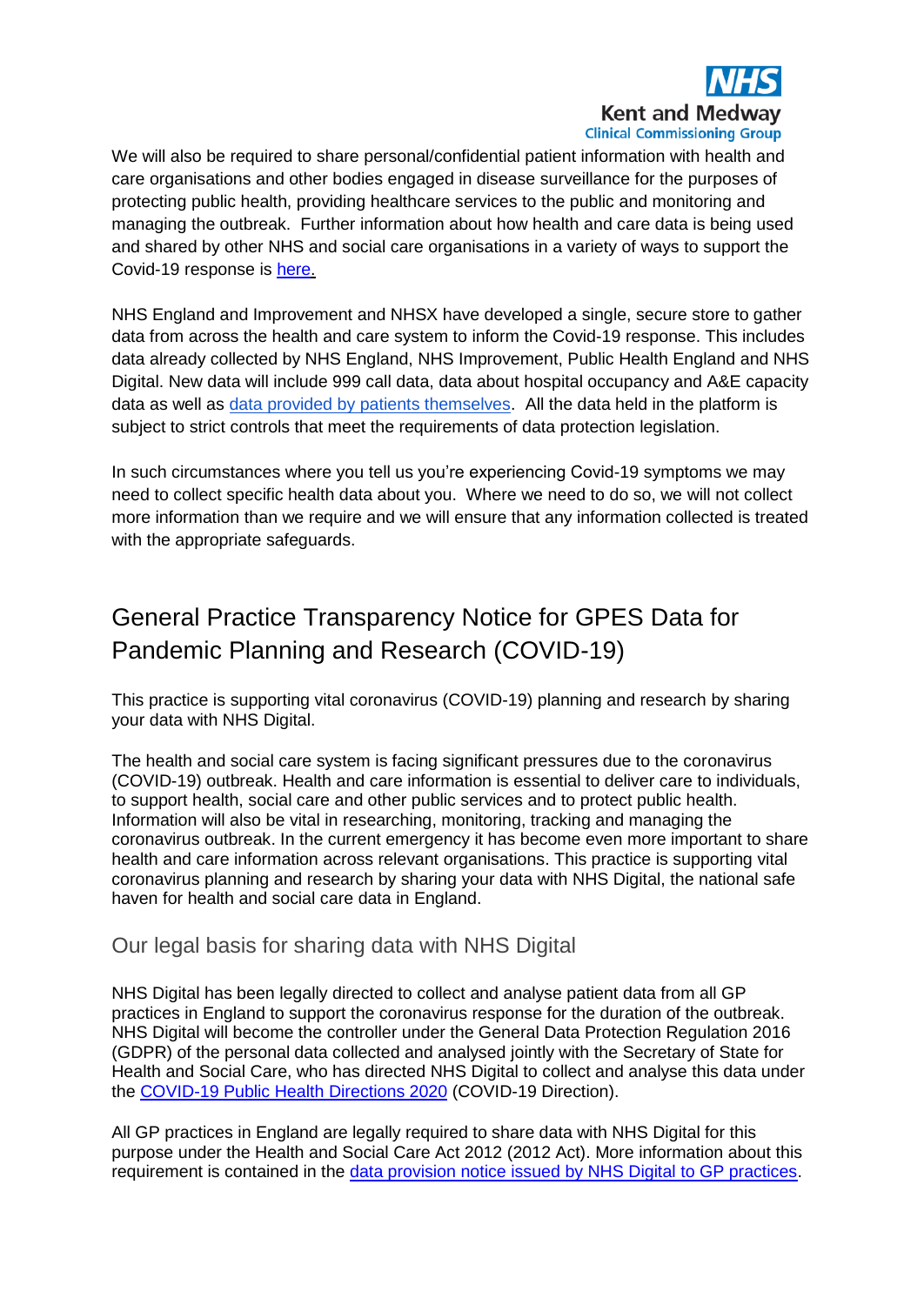

Under GDPR our legal basis for sharing this personal data with NHS Digital is Article 6(1)(c) - legal obligation. Our legal basis for sharing personal data relating to health, is Article  $9(2)(q)$  – substantial public interest, for the purposes of NHS Digital exercising its statutory functions under the COVID-19 Direction.

## The type of personal data we are sharing with NHS Digital

The data being shared with NHS Digital will include information about patients who are currently registered with a GP practice or who have a date of death on or after 1 November 2019 whose record contains coded information relevant to coronavirus planning and research. The data contains NHS Number, postcode, address, surname, forename, sex, ethnicity, date of birth and date of death for those patients. It will also include coded health data which is held in your GP record such as details of:

- diagnoses and findings
- medications and other prescribed items
- investigations, tests and results
- treatments and outcomes
- vaccinations and immunisations

### How NHS Digital will use and share your data

NHS Digital will analyse the data they collect and securely and lawfully share data with other appropriate organisations, including health and care organisations, bodies engaged in disease surveillance and research organisations for coronavirus response purposes only. These purposes include protecting public health, planning and providing health, social care and public services, identifying coronavirus trends and risks to public health, monitoring and managing the outbreak and carrying out of vital coronavirus research and clinical trials. The British Medical Association, the Royal College of General Practitioners and the National Data Guardian are all supportive of this initiative.

NHS Digital has various legal powers to share data for purposes relating to the coronavirus response. It is also required to share data in certain circumstances set out in the COVID-19 Direction and to share [confidential patient information to support the response under a legal](https://digital.nhs.uk/coronavirus/coronavirus-covid-19-response-information-governance-hub/control-of-patient-information-copi-notice)  [notice](https://digital.nhs.uk/coronavirus/coronavirus-covid-19-response-information-governance-hub/control-of-patient-information-copi-notice) issued to it by the Secretary of State under the Health Service (Control of Patient Information) Regulations 2002 (COPI Regulations).

[Legal notices](https://www.gov.uk/government/publications/coronavirus-covid-19-notification-of-data-controllers-to-share-information) under the COPI Regulations have also been issued to other health and social care organisations requiring those organisations to process and share confidential patient information to respond to the coronavirus outbreak. Any information used or shared during the outbreak under these legal notices or the COPI Regulations will be limited to the period of the outbreak unless there is another legal basis for organisations to continue to use the information.

Data which is shared by NHS Digital will be subject to robust rules relating to privacy. security and confidentiality and only the minimum amount of data necessary to achieve the coronavirus purpose will be shared. Organisations using your data will also need to have a clear legal basis to do so and will enter into a data sharing agreement with NHS Digital. Information about the data that NHS Digital shares, including who with and for what purpose will be published in the NHS Digital [data release register.](https://digital.nhs.uk/services/data-access-request-service-dars/register-of-approved-data-releases)